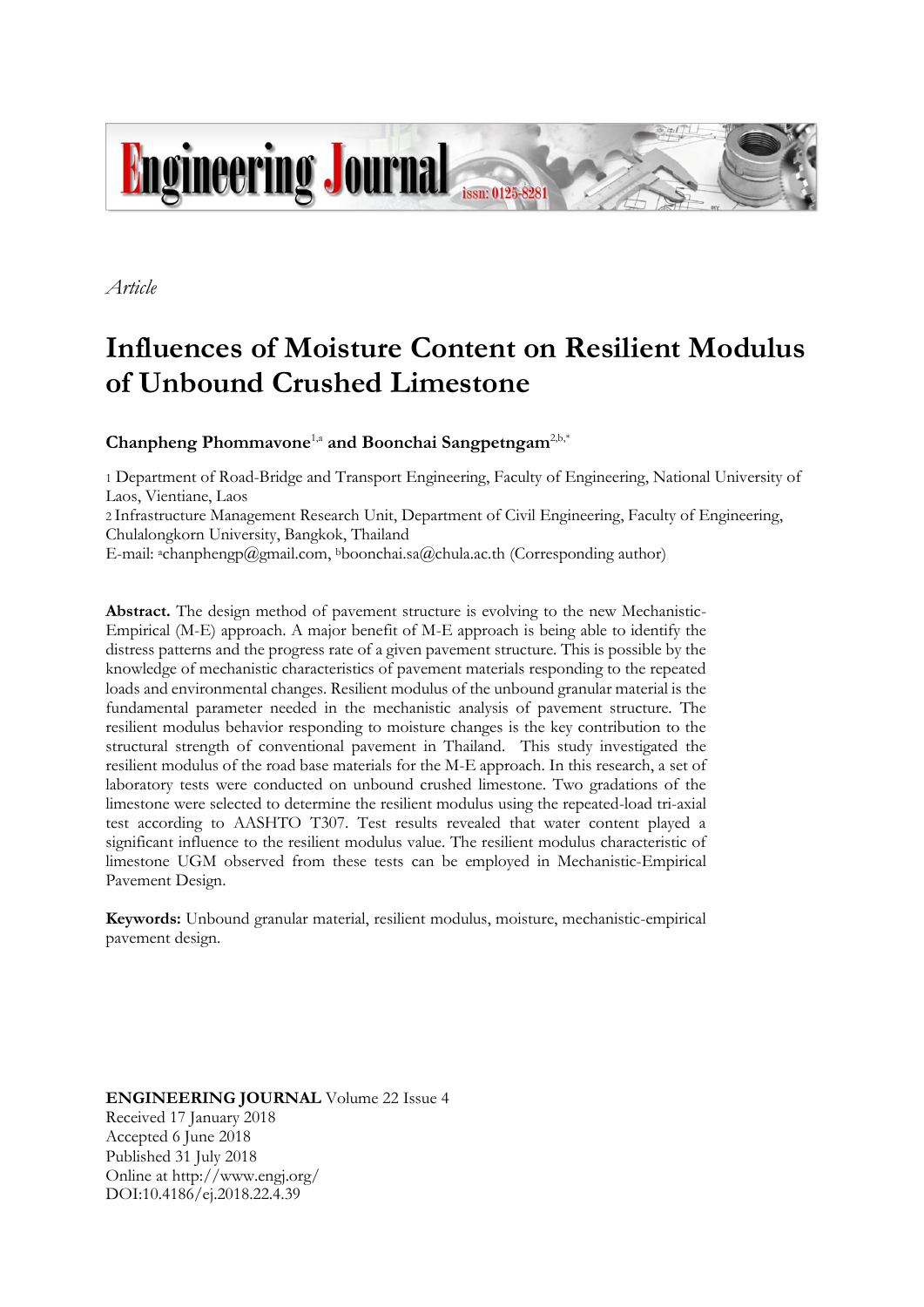## **1. Introduction**

Unbound granular material (UGM), or known as water bound granular material, is the common material choice for constructing base and subbase layers of low to medium traffic-volume roads in Thailand. Amongst the three rock types i.e. limestone, basalt, granite, limestone is the largest in amount of usage due to the number of quarries throughout the country while basalt and granite are only available in a few sub regions. Since Thailand has a long rainy season and most of low traffic-volume roads are not well elevated above the surrounding flood level, such conditions are favor for moisture presence in UGM layer(s) and may reduce the structural strength of asphalt pavement [1, 2].

Resilient modulus  $(M_R)$  is the most commonly used parameter that describes stiffness of granular materials. It is a measure of the degree to which a material can recover from stress level induced by the traffic load. In other words,  $M_R$  is the elastic modulus based on the recoverable strain under repeated loads. For a repeated load test with constant confining pressure, the resilient modulus is defined as the ratio of the peak axial repeated deviator stress to the peak recoverable axial strain of the specimen. [3]

$$
M_R = \frac{(\sigma_1 - \sigma_3)}{\epsilon_1} = \frac{\sigma_d}{\epsilon_d^r}
$$
 (1)

where

 $M_R$  = resilient modulus,  $\sigma_1$  = major principal or axial stress,  $\sigma_3$ = minor principal or confining stress,  $\sigma_d$  = deviator stress,  $\varepsilon_1$  = major principal or axial resilient strain, and

 $\varepsilon_d^r$  = axial resilient strain.

Many pavement design guides [3-6] have accepted the resilient modulus as a key parameter to represent the structural characteristic of UGM layer(s). For Thailand, the Department of Highways (DOH) has also adopted the resilient modulus as a parameter for designing a new pavement and evaluating the existing roads for more than a decade [7].

Regarding to the influences of moisture presence in UGM layer(s), many researchers [8-14] found that moisture have a significant influence on the resilient modulus of UGMs. Some recent and interesting findings are summarized as follows.

Lekarp et al. [8] indicated that resilient responses of dry and partially saturated granular materials were similar. A light amount of water content created negative suction pressure which increased the effective stress to the UGM specimens and resulted in higher resilient modulus. On the other hand, the saturated UGM specimens developed excess pore-water pressure under the application of repeated loads. As pore-water pressure developed, the effective stress in the specimens decreased with a subsequent decrease in both strength and modulus of the material.

Magnusdottir and Erlingsson [9] found that a total collapse of specimen could be happened during a resilient modulus test. It happened to some specimens of which the water contents nearly reached the full degree of saturation.

Ekblad and Isacsson [10] investigated the influence of water on resilient properties of unbound crushed granite specimens using four different gradation curves. Upon increasing of water content, the well graded and the finer graded specimens responded with a significant loss of resilient modulus, while the coarsest graded specimens experienced only a slight reduction. Increasing water content also caused increase in Poisson ratio and the specimens became dilative at some situations. This behavior pattern was more pronounced as the gradation became finer.

Bilodeau and Dore [11] attempted to develop a generalized model quantifying water sensitivity of resilient modulus of typical Canadian UGMs used in pavement bases. They found that the model was sensitive to stress state, fine fraction, porosity and aggregate type.

All mentioned findings showed that high water content could significantly lower the UGM load carrying capacity and resulted in pavement damages. The influence of a moisture variation on the resilient modulus of the UGM is quite dependent on aggregate source and grading. Currently there is no generalized model available for local UGMs in Thailand to estimate the resilient modulus upon a water content level.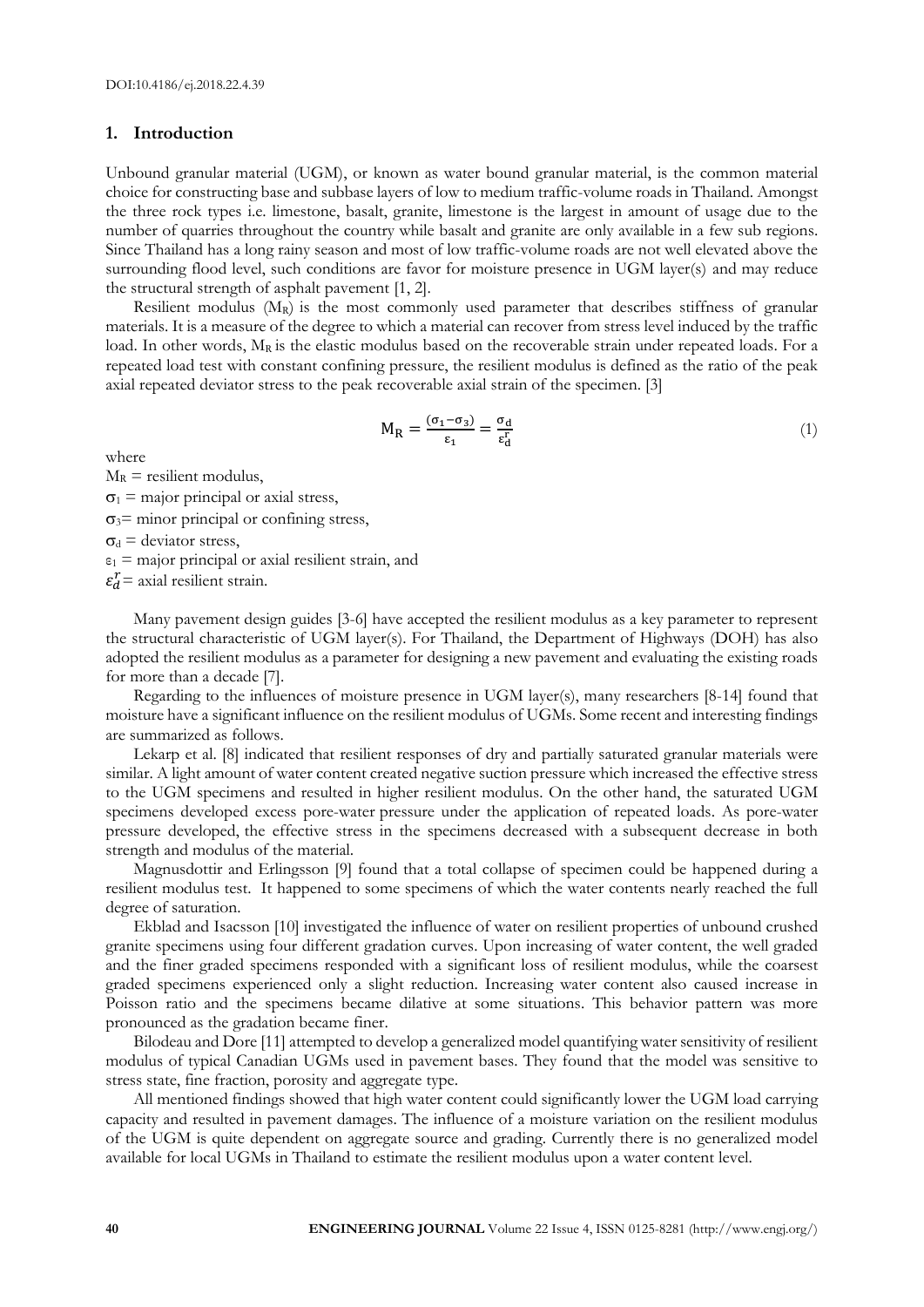The objectives of this study are to obtain the information on the resilient modulus of local limestone UGM and how it is affected by moisture variation from low to high level. In addition, effects of stress condition and gradation will be addressed as well. The results of this study will lead to a better understanding of the pavement responses to moisture in different seasons and more realistic modulus values in the pavement design parameter for UGM base and subbase layers.

# **2. Research Procedure**

## **2.1. Specimen Preparation**

In this study, two thousand kilograms of crushed limestone collected from a source in Saraburi province was obtained as a representative UGM. The limestone batch was oven-dried, sieved into various sizes and stored in closed containers. Later on, they were weighed and blended together to meet the specified gradation table. The limestone aggregate was split into two gradation blends to represent the fine and coarse grading sides of the DOH specification. The fine gradation was named G1 and the coarse gradation was named G2. The particle size distribution curves of G1 and G2 are shown in Fig. 1. Both has the same nominal maximum aggregate size of 19.0 millimeters. Their basic properties are listed in Table 1.

|                                                |                   | G1        | G2        |  |  |
|------------------------------------------------|-------------------|-----------|-----------|--|--|
| Properties                                     | <b>DOH</b>        | Fine      | Coarse    |  |  |
|                                                | Specification[15] | graded    | graded    |  |  |
|                                                |                   | Crushed   | Crushed   |  |  |
| Aggregate type                                 |                   | Limestone | Limestone |  |  |
| Particle size distribution (ASTM C136)[16]     |                   |           |           |  |  |
| mm (mesh no.)                                  | $%$ Passing       |           |           |  |  |
| 25.0(1")                                       | 100               | 100       | 100       |  |  |
| 19.0 $(3/4")$                                  |                   | 95.5      | 84        |  |  |
| 12.5(1/2")                                     |                   | 83.5      | 63        |  |  |
| 9.5(3/8")                                      | $50 - 85$         | 75.5      | 50        |  |  |
| 4.75 $(\#4)$                                   |                   | 60.5      | 38        |  |  |
| $2.00$ (#10)                                   | $25 - 50$         | 43        | 25        |  |  |
| $0.425$ (#40)                                  | $15 - 30$         | 23.5      | 15        |  |  |
| $0.075$ (#200)                                 | $5 - 15$          | 11        | 5         |  |  |
| Bulk specific gravity (ASTM C127, C128)[17,18] |                   |           |           |  |  |
| Gsb                                            |                   | 2.684     | 2.692     |  |  |
| %Water absorption                              |                   | 0.67      | 0.55      |  |  |
| Modified compaction test (ASTM D1557)[19]      |                   |           |           |  |  |
| Optimum water content (OWC) (%)                |                   | 4.8       | 4.4       |  |  |
| Maximum dry density (MDD) $(g/cm^3)$           |                   | 2.35      | 2.42      |  |  |
| California Bearing Ratio (ASTM D1883)[20]      |                   |           |           |  |  |
| %CBR @95% MDD (%)                              | $\geq$ 25         | 95        | 129       |  |  |

Table 1. Summary of basic properties of G1 and G2.

In preparing an UGM specimen for resilient modulus test, the amount of blended aggregate was weighed based on a desired dry density at 95%MDD and the cylindrical mold volume of 100mm diameter x 200mm height. The dry material was mixed thoroughly with an amount of water to meet the target water content and was stored in a closed plastic bag overnight. Then it was compacted using vibratory hammer compaction according to AASHTO T307-99 [21]. The dimension and weight of the specimen after extrusion from the mold were recorded for moisture and density calculation. The final preparation step was to fit a rubber membrane around the specimen, then assembled the upper chamber of tri-axial cell and placed the cell into the testing position.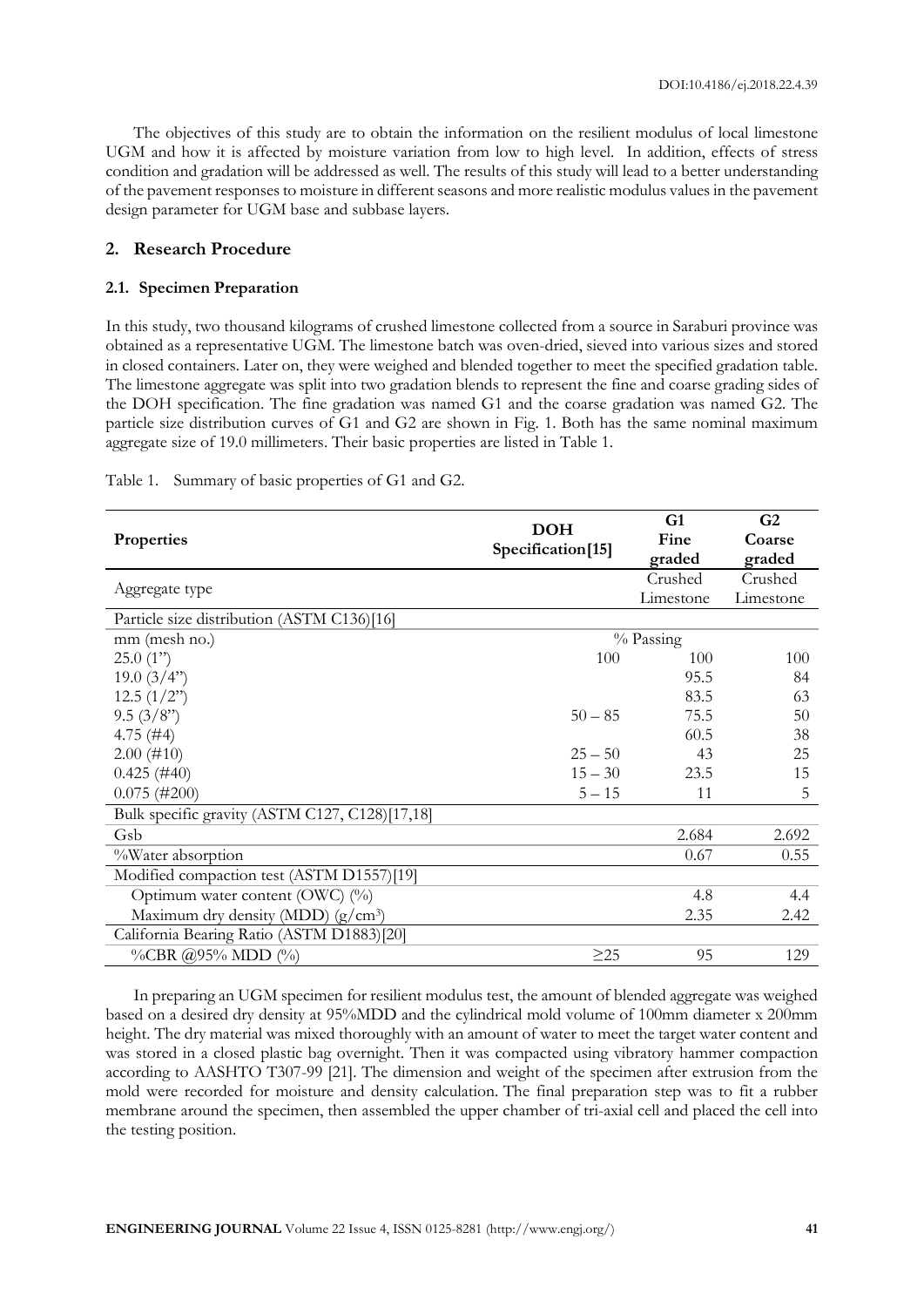

Fig. 1. Gradation graphs of G1, G2, DOH specification and Maximum Theoretical Density (MTD) line.



Fig. 2. Weighting compacted sample (Left), compacted sample size measurement (Right).

# **2.2. Resilient Modulus Test**

The resilient modulus test procedure was conducted by following AASHTO T307-99 testing standard [21]. The tested material was classified as base/subbase material according to the testing standard. Each specimen was set to undergo 15 loading sequences of various deviatoric and confining stresses as presented in Table 2. However, a few specimens had collapsed before completing the 15<sup>th</sup> sequence due to the strength reduction. The collapse was also founded by Magnusdottir and Erlingsson [9]. After completion of resilient modulus test, the specimen's moist weight and oven-dried weight were measured for determining the actual water content and dry density of the specimen.



Fig. 3. Fit the rubber membrane (left), the sample ready to test (middle), assembly tri-axial cell (right).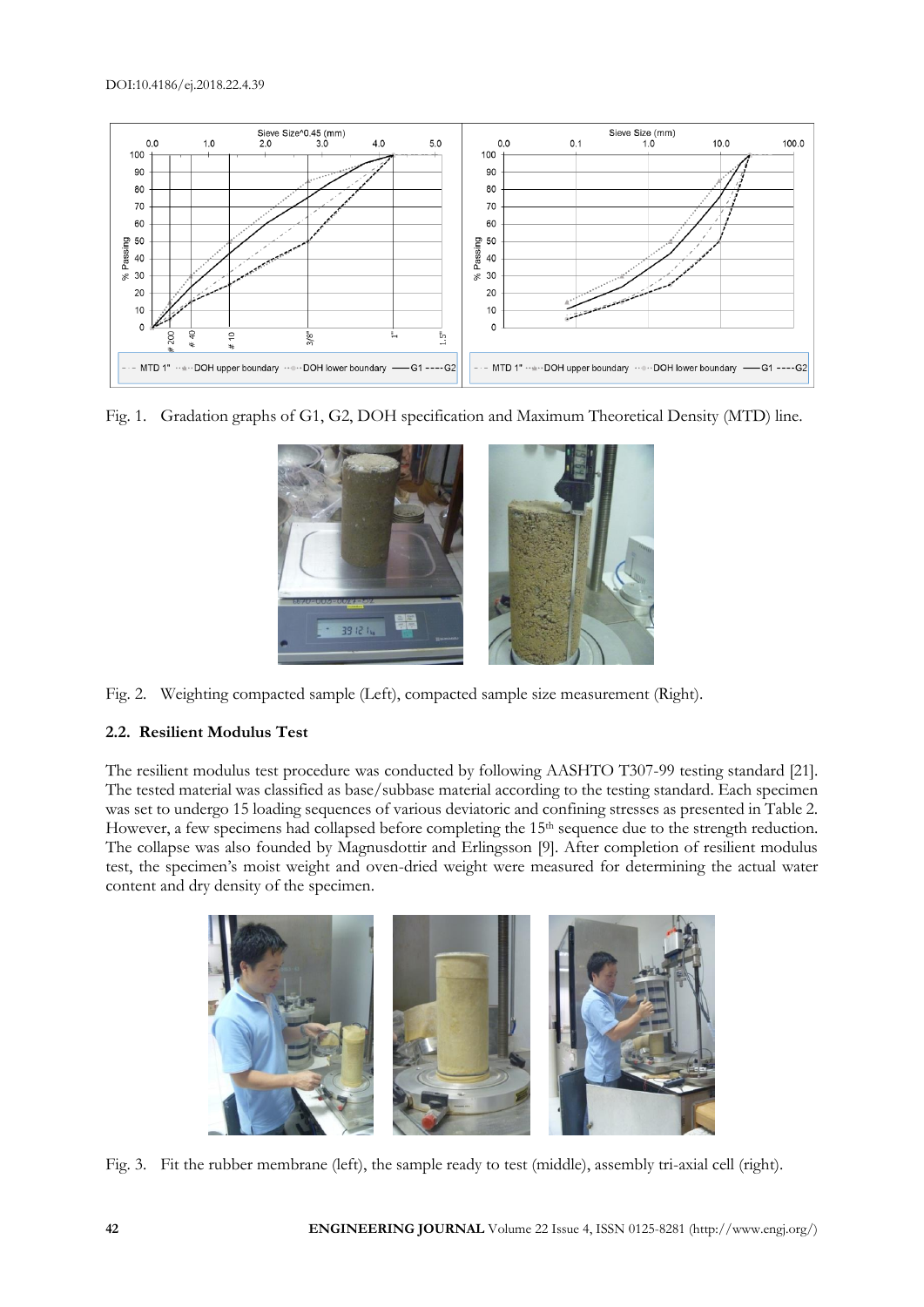| Sequence<br>No. | Confining<br>pressure S <sub>3</sub><br>(kPa) | Max axial<br>stress $S_{\text{max}}$<br>(kPa) | <b>Cyclic stress</b><br>$S_{\text{cyclic}}$<br>(kPa) | Constant<br>stress $0.1S_{\text{max}}$<br>(kPa) | Number of<br>load<br>applications |
|-----------------|-----------------------------------------------|-----------------------------------------------|------------------------------------------------------|-------------------------------------------------|-----------------------------------|
| $\Omega$        | 103.4                                         | 103.4                                         | 93.1                                                 | 10.3                                            | 500                               |
| 1               | 20.7                                          | 20.7                                          | 18.6                                                 | 2.1                                             | 100                               |
| 2               | 20.7                                          | 41.4                                          | 37.3                                                 | 4.1                                             | 100                               |
| 3               | 20.7                                          | 62.1                                          | 55.9                                                 | 6.2                                             | 100                               |
| $\overline{4}$  | 34.5                                          | 34.5                                          | 31.0                                                 | 3.5                                             | 100                               |
| 5               | 34.5                                          | 68.9                                          | 62.0                                                 | 6.9                                             | 100                               |
| 6               | 34.5                                          | 103.4                                         | 93.1                                                 | 10.3                                            | 100                               |
|                 | 68.9                                          | 68.9                                          | 62.0                                                 | 6.9                                             | 100                               |
| 8               | 68.9                                          | 137.9                                         | 124.1                                                | 13.8                                            | 100                               |
| $\overline{Q}$  | 68.9                                          | 206.8                                         | 186.1                                                | 20.7                                            | 100                               |
| 10              | 103.4                                         | 68.9                                          | 62.0                                                 | 6.9                                             | 100                               |
| 11              | 103.4                                         | 103.4                                         | 93.1                                                 | 10.3                                            | 100                               |
| 12              | 103.4                                         | 206.8                                         | 186.1                                                | 20.7                                            | 100                               |
| 13              | 137.9                                         | 103.4                                         | 93.1                                                 | 10.3                                            | 100                               |
| 14              | 137.9                                         | 137.9                                         | 124.1                                                | 13.8                                            | 100                               |
| 15              | 137.9                                         | 275.8                                         | 248.2                                                | 27.6                                            | 100                               |

Table 2. Testing sequences for base/subbase materials [21].

## **2.3. Experimental Cases**

For experimental design, the specimen preparation was targeted to vary on water contents ranging from the dry side to the optimum water content to allow for statistical analysis of the influencing parameter. For gradation G1, 3 targeted levels of 2.0%, 3.4%, 4.8% were prepared. For gradation G2, 3 targeted levels of water contents of 2.0%, 3.2%, 4.4% were prepared. Table 3 summarizes the targeted conditions of specimen preparation. The properties of all specimens after compaction were determined and summarized in Table 4, 5, 6.

Table 3. Target conditions of specimen preparation.

| Case | Gradation                      | %Water content | Repetition | Number of<br>specimens |
|------|--------------------------------|----------------|------------|------------------------|
|      | G1 (fine-graded)               | 2.0, 3.4, 4.8  |            |                        |
|      | G <sub>2</sub> (coarse-graded) | 2.0, 3.2, 4.4  |            |                        |

The void ratio (e) and %saturation were calculated using the following definitions and equations [22].

$$
\begin{array}{l}\n\text{Void ratio, e} = (\text{G}_{sb} * \gamma_w / \gamma_d) - 1 \\
\text{%saturation} = (\% w * \text{G} \cdot \text{S} \cdot \text{D}) / e\n\end{array} \tag{2}
$$

where

 $y_w$  = density of water

 $\gamma_d$  = dry density of compacted specimen

 $G<sub>sb</sub> = bulk specific gravity of aggregate$ 

 $w =$  water content of material

 $e =$  void ratio of compacted specimen

The actual water content of specimen was determined after compaction. The results show that the specimens of both gradation were prepared close to the targeted %water content. The average compaction level was  $98.9\% \overline{MDD}$  for G1 and  $99.3\% \overline{MDD}$  for G2.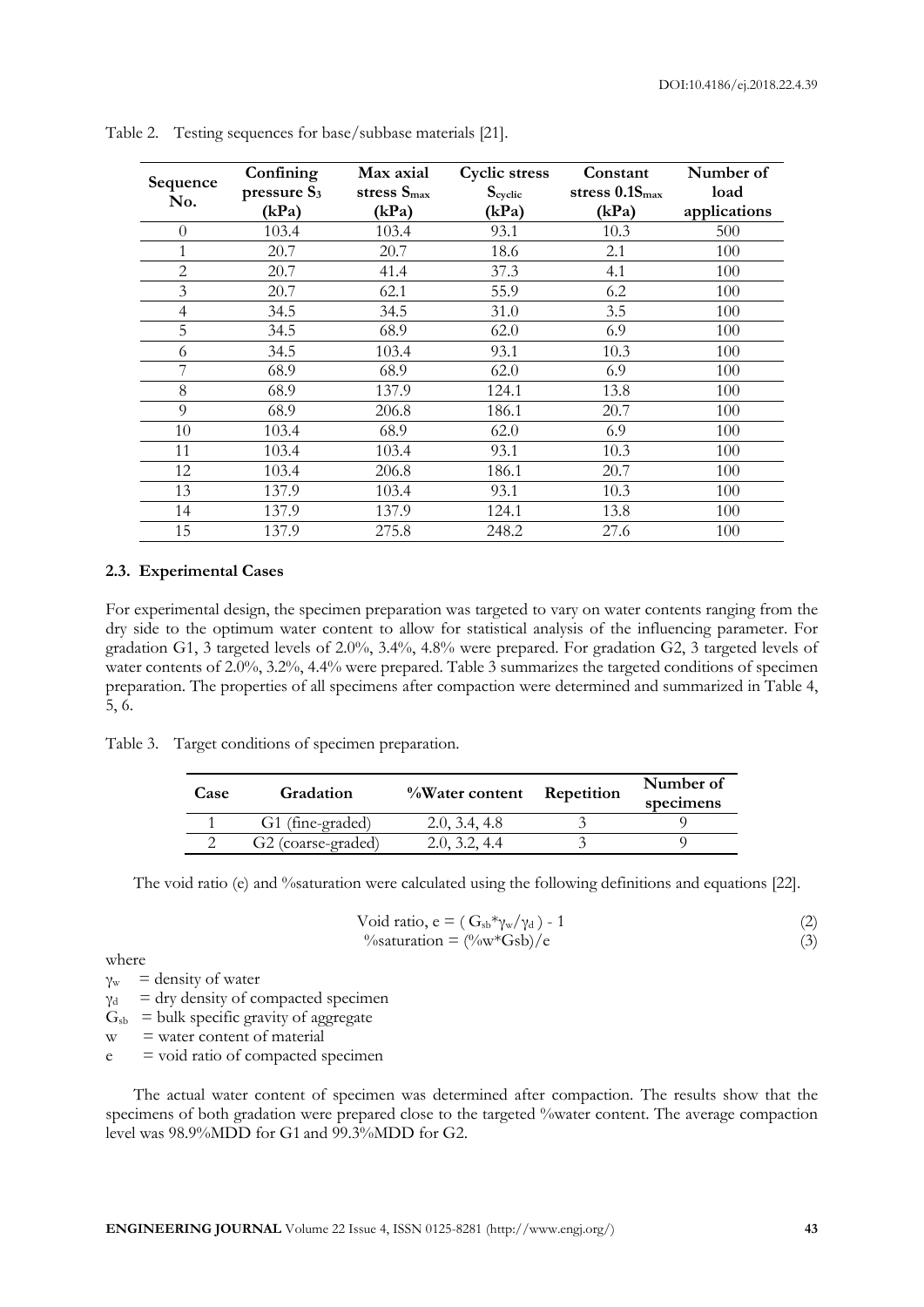| Targeted<br>water content | replicate<br>no. | Actual water<br>content | Dry density<br>$(g/cm^3)$ | Void<br>ratio, e | <i>%saturation</i> | Compaction<br>$\%MDD$ |
|---------------------------|------------------|-------------------------|---------------------------|------------------|--------------------|-----------------------|
| 2.0                       |                  | 2.18                    | 2.234                     | 0.202            | 29.1               | 95.0                  |
| 2.0                       | っ                | 1.96                    | 2.265                     | 0.185            | 28.4               | 96.4                  |
| 2.0                       | 3                | 2.2                     | 2.284                     | 0.175            | 33.7               | 97.2                  |
| 3.4                       |                  | 3.55                    | 2.297                     | 0.169            | 56.5               | 97.7                  |
| 3.4                       | ↑                | 3.58                    | 2.307                     | 0.163            | 58.8               | 98.2                  |
| 3.4                       | 3                | 3.4                     | 2.369                     | 0.133            | 68.5               | 100.8                 |
| 4.8                       |                  | 4.51                    | 2.329                     | 0.153            | 79.2               | 99.1                  |
| 4.8                       | っ                | 4.55                    | 2.413                     | 0.112            | 108.7              | 102.7                 |
| 4.8                       | 3                | 4.2                     | 2.425                     | 0.107            | 105.4              | 103.2                 |

|  |  | Table 4. Details of G1 specimens after compaction. |
|--|--|----------------------------------------------------|
|  |  |                                                    |

Table 5. Details of G2 specimens after compaction.

| Targeted      | Replicate | Actual water | Dry density | Void     | <i><b>%saturation</b></i> | Compaction |
|---------------|-----------|--------------|-------------|----------|---------------------------|------------|
| water content | no.       | content      | $(g/cm^3)$  | ratio, e |                           | $\%MDD$    |
| 2.0           |           | 1.94         | 2.382       | 0.13     | 39.4                      | 98.4       |
| 2.0           | ⌒         | 1.97         | 2.332       | 0.154    | 33.8                      | 96.4       |
| 2.0           |           | 1.93         | 2.37        | 0.135    | 37.7                      | 98.0       |
| 3.2           |           | 3.09         | 2.46        | 0.097    | 86.3                      | 101.6      |
| 3.2           | ⌒         | 3.14         | 2.431       | 0.11     | 77.1                      | 100.4      |
| 3.2           | 3         | 3.15         | 2.438       | 0.106    | 79.8                      | 100.8      |
| 4.4           |           | 4.22         | 2.391       | 0.126    | 88.8                      | 98.8       |
| 4.4           | ◠         | 4.31         | 2.413       | 0.115    | 98.6                      | 99.7       |
| 4.4           |           | 4.16         | 2.413       | 0.115    | 95.3                      | 99.7       |

Table 6. Summary of G1 and G2 specimens after compaction.

| <b>Parameters</b> | $\%$ Water<br>content |     | $\%$ Max Dry<br>Density |       | $\gamma$ dry (g/cm <sup>3</sup> ) |      | Void ratio (e) |       | <i><b>%saturation</b></i> |      |
|-------------------|-----------------------|-----|-------------------------|-------|-----------------------------------|------|----------------|-------|---------------------------|------|
|                   | G1                    | G2  | G1                      | G2    | G1                                | G2   | G1             | G2    | G1                        | G2   |
| N                 |                       |     | $\Omega$                |       | Q                                 | Q    |                | Q     |                           |      |
| Average           | 3.3                   | 3.1 | 98.9                    | 99.3  | 2.32                              | 2.40 | 0.155          | 0.121 | 63.1                      | 70.8 |
| Max               | 4.6                   | 4.3 | 103.2                   | 101.6 | 2.43                              | 2.46 | 0.202          | 0.154 | 108.7                     | 98.6 |
| Min               | 2.0                   | 1.9 | 95.1                    | 96.4  | 2.23                              | 2.33 | 0.107          | 0.097 | 28.4                      | 33.8 |
| <b>SD</b>         | 1.0                   | 1.0 | 2.8                     | 1.6   | 0.07                              | 0.04 | 0.032          | 0.017 | 30.5                      | 26.2 |

Note that in Table 4 and Table 5, there are some specimens having degree of saturation exceed 100%. By definition, degree of saturation of a specimen indicates the ratio of volume of water over the volume of voids around aggregate the specimen. It can be determined using Eq. (3). If there is no water absorbed into aggregate pores, degree of saturation cannot exceed 100%. However, if water absorption is presented, then degree of saturation may become greater than 100%. Even though there is some volume of air voids left around the aggregate particles. Based on the bulk specific gravity of aggregate test results presented in Table 1, %water absorption of G1 and G2 materials are 0.67% and 0.55% respectively. During a specimen preparation, the aggregate was mixed with water and left in a sealed plastic bag overnight before the compaction. The specimen had time to absorb some moisture into pores inside the aggregate particles. Therefore, the actual amount of water presented around aggregate particles was less than the water content of specimen. If the specimen water content is deducted by an approximated water absorption, the degree of saturation will not exceed 100%.

In Table 4 and Table 5, there were some specimens having %compaction slightly exceeded 100%MDD of modified compaction. It was because the method used in specimen compaction was different than the modified compaction method. The vibratory compaction was used according to AASHTO T307 standard to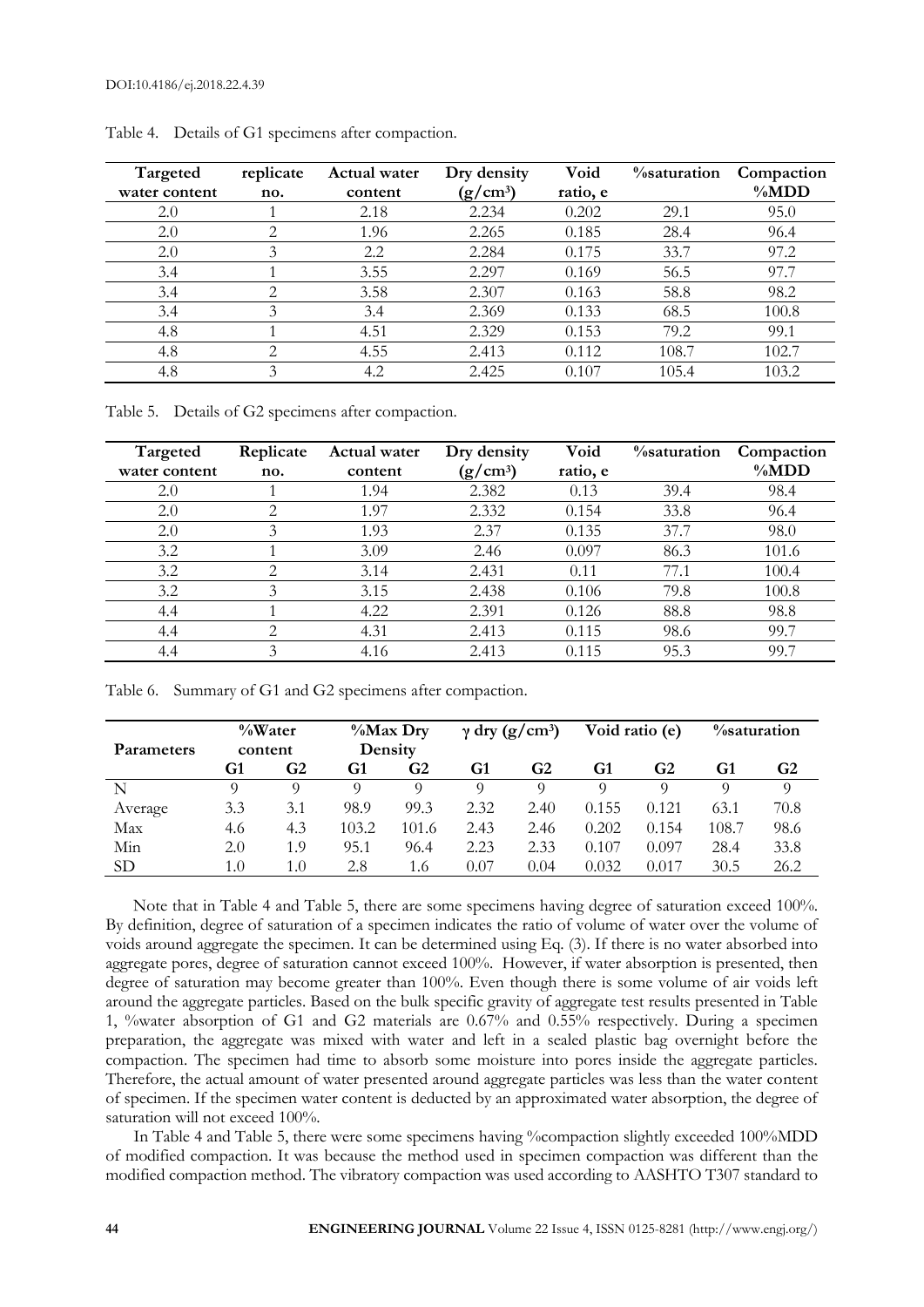prepare a cylindrical shaped specimen of 100mm diameter x 200mm height. It seems that the vibratory compaction procedure might produce higher compacting energy than the modified compaction method. This resulted in slightly higher dry density in some specimens.

## **3. Results and Analysis**

## **3.1. Resilient Modulus Test Results**

The results of determining the resilient modulus of samples prepared at the designed values of interested parameters are summarized in graphs shown in Fig. 4 – Fig. 5. These graphs illustrate the averaged resilient modulus from the replicate specimens of the same parameter setting (gradation and "water content) at 15 loading sequences. Note that the G2 specimens with water contents at 4.4% underwent instability or failure before reaching the 15th loading stage, therefore the resilient modulus of those specimens were excluded from the graphs. The failure cases happened in the samples with high %water content and subjected to high stress magnitude in higher loading sequences.

There are few remarks that can be drawn from the graphs:

- M<sup>R</sup> values of the specimens varied in the range of 100 to 500 MPa within the 15 applied stress states.
- All of the  $M_R$  graphs indicated the same evidence that %water content had a significant influence on the  $M_R$  value for both G1 and G2. The lower % water content, the higher  $M_R$  value.
- At a given % water content, the  $M_R$  value increased with the increasing loading sequences. The  $M_R$ value was dependent on the applied stress state. As the confining stress and deviatoric stress increased, the M<sup>R</sup> value increased as well.



Fig. 4. Resilient modulus of fine graded G1 (Fine Graded).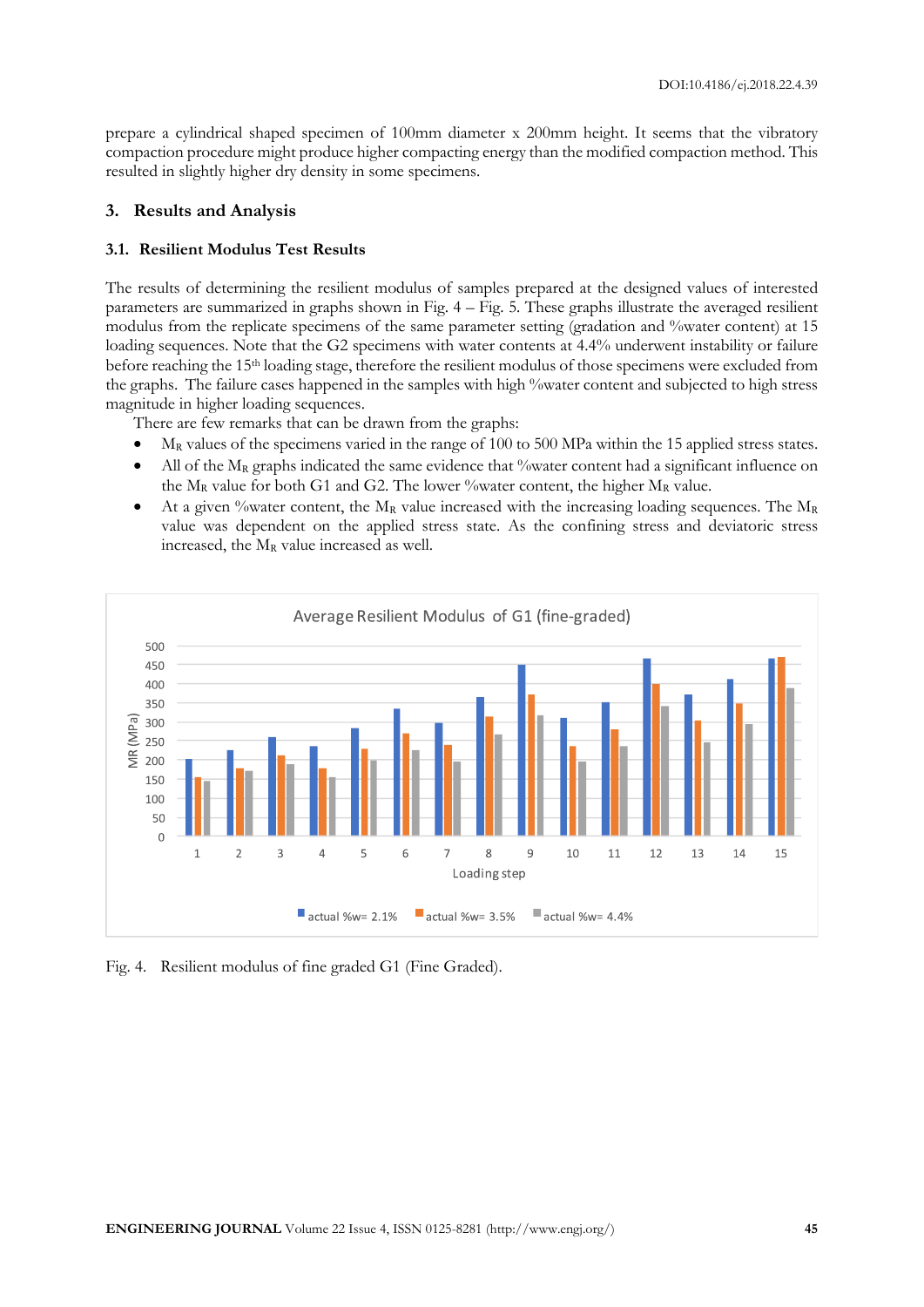

Fig. 5. Resilient modulus of fine graded G2 (Coarse-Graded).

#### **3.2. Regression Analysis of Resilient Modulus Model**

Initially, the relationship between resilient modulus and stress state of granular materials was widely accepted in a form of bulk stress equation as presented in Eq.(4) [3, 23, 24]. Later, a general form of the resilient modulus prediction model of UGM was presented in the AASHTO mechanistic-empirical pavement design guide as shown in Eq. (5) [4]. In this study, the water content variable is added into the general  $M_R$  equation as a hypothesis of the relationship of water content, stress state and resilient modulus. The proposed model is presented in Eq. (6).

$$
M_R = k_1 \theta^{k_2} \tag{4}
$$

$$
M_R = k_1 P_a \left(\frac{\theta}{P_a}\right)^{k_2} \left(\frac{\tau_{oct}}{P_a} + 1\right)^{k_3} \tag{5}
$$

$$
M_R = k_1 P_a \left(\frac{\theta}{P_a}\right)^{k_2} \left(\frac{\tau_{\text{oct}}}{P_a} + 1\right)^{k_3} (w)^{k_4} \tag{6}
$$

where:

$$
k_1
$$
,  $k_2$ ,  $k_3$ ,  $k_4$  are constants  
\n $Pa = \text{atmospheric pressure} = 101.3 \text{ kPa}$   
\n $\theta = \text{bulk stress} = \text{sum of major principal stresses} = \sigma_1 + \sigma_2 + \sigma_3$   
\n $\tau \text{oct} = \text{octahedral stress} = \frac{1}{3} \sqrt{(\sigma_1 - \sigma_2)^2 + (\sigma_1 - \sigma_3)^2 + (\sigma_2 - \sigma_3)^2}$ 

Since each independent variable in Eq. (6) is in a form of power to a constant, the revised form of Eq. (6) as proposed in Eq. (9) is the ready form for regression analysis by taking the natural logarithm of Eq. (6). In the stated equation, the bulk stress  $(\theta)$  and the octahedral stress ( $\tau$ oct) are determined from the vertical stress ( $\sigma_1$ ) and the confining stress ( $\sigma_3$ ). As such, a linear regression analysis is conducted using the M<sub>R</sub> data of the G1 and G2 specimens.

$$
ln M_R = ln[k_1 P_a \left(\frac{\theta}{P_a}\right)^{k_2} \left(\frac{\tau_{0CT}}{P_a} + 1\right)^{k_3} (w)^{k_4}]
$$
 (7)

$$
\ln\left(\frac{M_R}{P_a}\right) = \ln k_1 + k_2 \ln\left(\frac{\theta}{P_a}\right) + k_3 \ln\left(\frac{\tau_{OCT}}{P_a} + 1\right) + k_4 \ln(w) \tag{8}
$$

$$
y = \beta_0 + \beta_1 x_1 + \beta_2 x_2 + \beta_3 x_3 \tag{9}
$$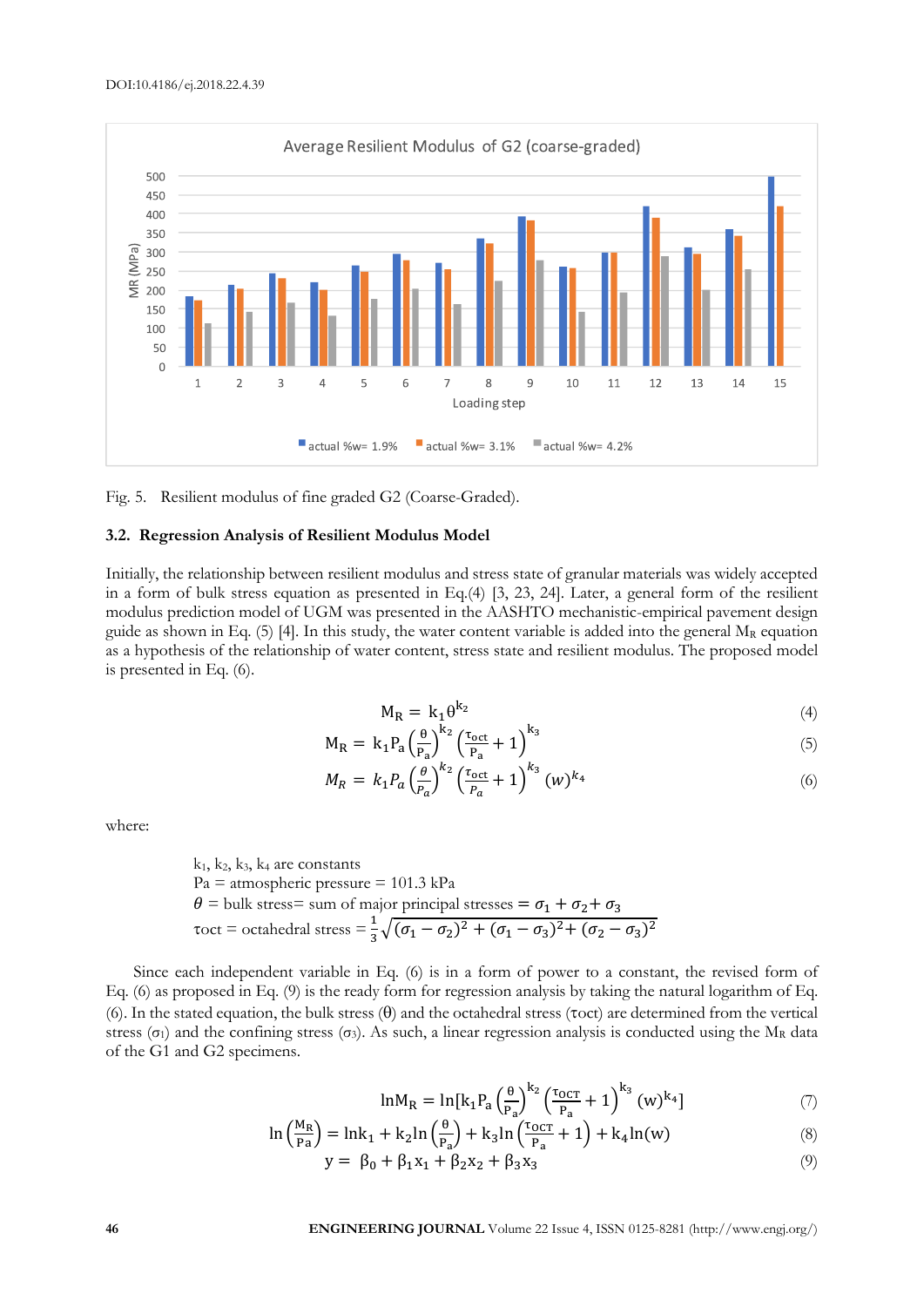where:

$$
y = \ln\left(\frac{Mr}{P_a}\right), x_1 = \ln\left(\frac{\theta}{P_a}\right), x_2 = \ln\left(\frac{\tau_{oct}}{P_a} + 1\right), x_3 = \ln(w)
$$
  

$$
\beta_0 = \ln(k_1) \quad \beta_1 = k_2 \quad \beta_2 = k_3 \quad \beta_3 = k_4
$$

The results of the linear regression analysis are illustrated in Table 7 including the constants of resilient modulus relationship model and their significant levels from the linear regression analysis. It reveals that the proposed relationship in Eq. (9) is successfully valid by considering the significance output of the four variables in the equation. All four variables have earned the significance level of lower than 0.025. The analysis gains the adjusted  $R^2$  of 0.904 with 134 numbers of data points for Gradation G1 and the adjusted  $R^2$  of 0.820 with 121 numbers of data points for Gradation G2. The constants k1 to k4 are presented in Table 7.

**Gradation constants k1 k2 k3 k4 Adj. R<sup>2</sup> N**  $G<sub>1</sub>$ (fine-graded) Value 2673 0.137 0.991 -0.451 0.904 134<br>Sig. 0.000 0.000 0.000 0.000 0.000  $G<sub>2</sub>$ (coarse-graded) Value 2483 0.086 1.107 -0.479 0.820 121<br>Sig. 0.000 0.024 0.000 0.000 0.820 121

Table 7. Summary of k constants of resilient modulus relationship model.

The final equations of resilient modulus relationship based on the regression analysis are illustrated in Eq. (10) and (11).

Fine-graded G1,

$$
M_r(\text{MPa}) = 271 \left(\frac{\theta}{P_a}\right)^{0.137} \left(\frac{\tau_{\text{oct}}}{P_a} + 1\right)^{0.991} (\%w)^{-0.451} \tag{10}
$$

Coarse-graded G2,

$$
M_r(MPa) = 252 \left(\frac{\theta}{P_a}\right)^{0.086} \left(\frac{\tau_{\text{oct}}}{P_a} + 1\right)^{1.107} (\%w)^{-0.479} \tag{11}
$$

#### **3.3. Influences of Considering Variables**

## 3.3.1. Influence of water content

From the regression models of Eq. (6), the term containing water content variable is  $(w)^{k4}$  in which the constant k4 is negative value for both G1 and G2 specimens. This result confirms that the resilient modulus decreases as  $\%$  water content increases. The graphs in Figs.  $4 - 5$  illustrate this evidence.

#### 3.3.2. Influence of gradation

Box plots of resilient modulus of G1 and G2 specimens shown in Fig. 6 illustrate a rough comparison between two gradations at three water content levels. In general, G1 graphs are slightly higher than those of G2. However, the resilient modulus of coarse-graded specimens decreases substantially at water content of 4.2% close to the optimum water content (4.4%).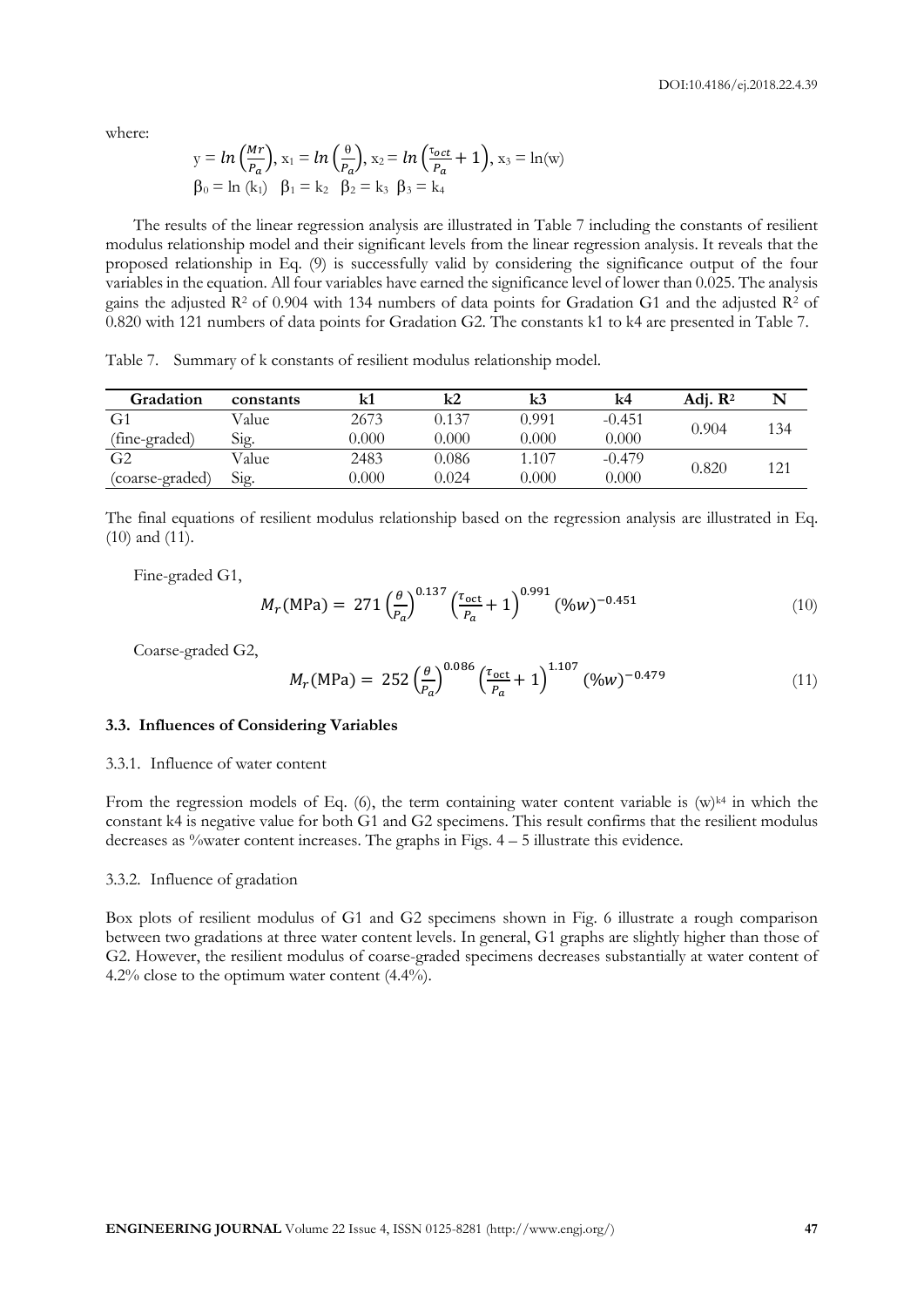

Fig. 6. Box plots of resilient modulus of G1 and G2 at various water contents.

# **4. Conclusion**

The resilient modulus characteristic upon the water content of local limestone UGM was studied. The UGM specimens were prepared at two gradation and three water content levels. The resilient modulus tests were conducted on the specimens using the tri-axial repeated load setup.

The findings of this research provide some understanding of the characteristic of the crushed limestone UGM and are greatly benefits to the road base/subbase construction and evaluation in the field as follows.

- The results of regression analysis indicated that the resilient modulus increased significantly as the water content in the UGM reduced from the wet side to the dry side. Though, the optimum water content is the easiest point to compact the UGM to the highest density, it does not provide the highest resilient modulus. Perhaps, the UGM base/subbase layer should be left exposing to the ambient heat to allow some water content reduction for the best mechanistic performance of the constructed pavement.
- The specimens with fine gradation tend to have slightly higher resilient modulus than those with coarse gradation.
- This study has modified the general form of the resilient modulus prediction model of UGM by adding the water content variable into Eq. (5). The final equations based on the regression analysis are presented in Eq. (10) and (11).

# **Acknowledgements**

We would like to sincerely thank AUN/SEED-Net and the Infrastructure Management Research Unit under the Ratchadaphiseksomphot Fund for the support of this study.

# **References**

- [1] Y. S. Yeo, H. Nikraz, and P. Jitsangiam, "Tube suction test to measure moisture susceptibility of Australian pavements," *Engineering Journal*, vol. 16, no. 4, pp. 159-168, Jun. 2012.
- [2] M. U. Khan, M. Mesbah, L. Ferreira, and D. J. Williams, "A case study on pavement performance due to extreme moisture intrusion at untreated layers," *International Journal of Pavement Engineering*, 2017. doi: 10.1080/10298436.2017.1408272
- [3] American Association of State Highway and Transportation Officials, *AASHTO Guide for Design of Pavement Structures*. Washington, D.C., 1993.
- [4] National Research Council, "Part 2: Design Inputs, Chapter 2 Material Characterization," in *Guide for Mechanistic-Empirical Design of New and Rehabilitated Pavement Structures*, *Final Report, NCHRP Project 1-37A. TRB*. National Research Council, Washington, D.C., March 2004.